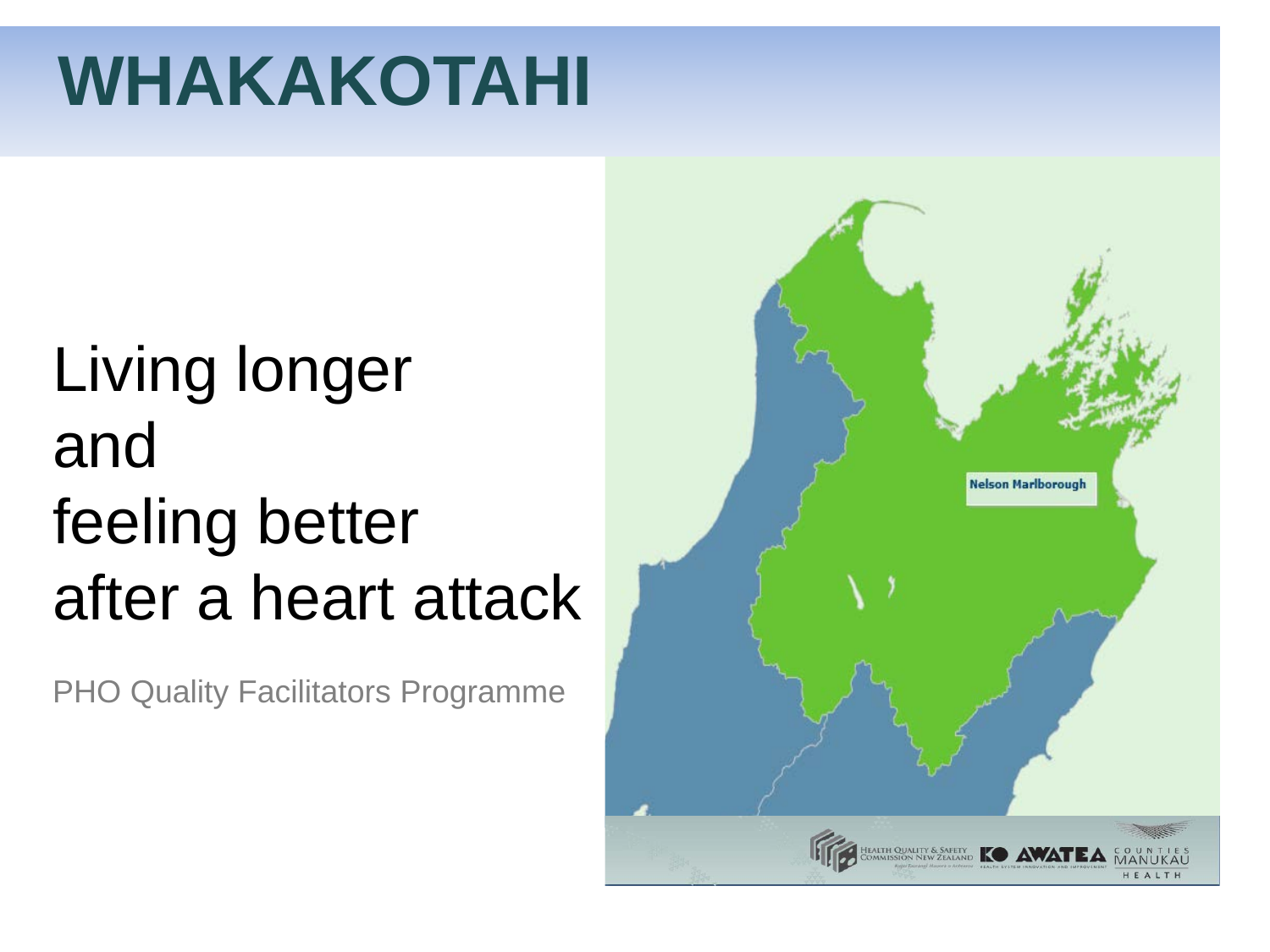### **Introduction**



**COMMUNITY** Consumer Rep, Heart Foundation **PRIMARY** NBPH "Healthy Hearts" Coordinator, Community Pharmacist, 3 GPs: Mapua Health Centre, Harley St Medical, Tima Health Ltd **SEONDARY** Hospital Pharmacists, Cardiologist, Quality Improvement

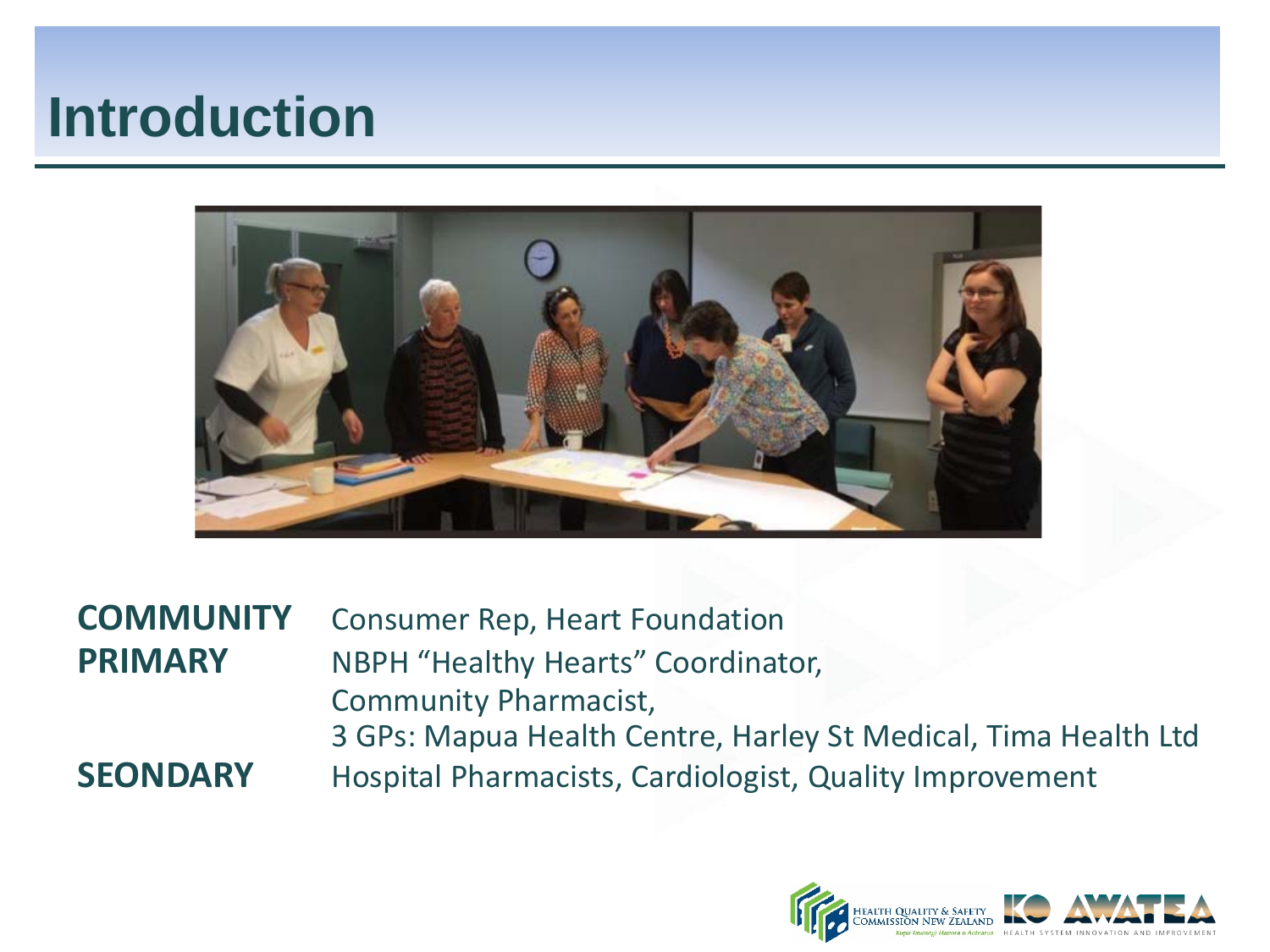### **Aim**

# **Problem**

### **Atlas of Variation**

an average of 38% of people do

not take appropriate medication after their major

cardiovascular event, in Nelson Marlborough

### **Aim**

### **100% medication adherence**

at 3 and 12 months post stent across 3 GP Practices in the Nelson Marlborough region by December 2017

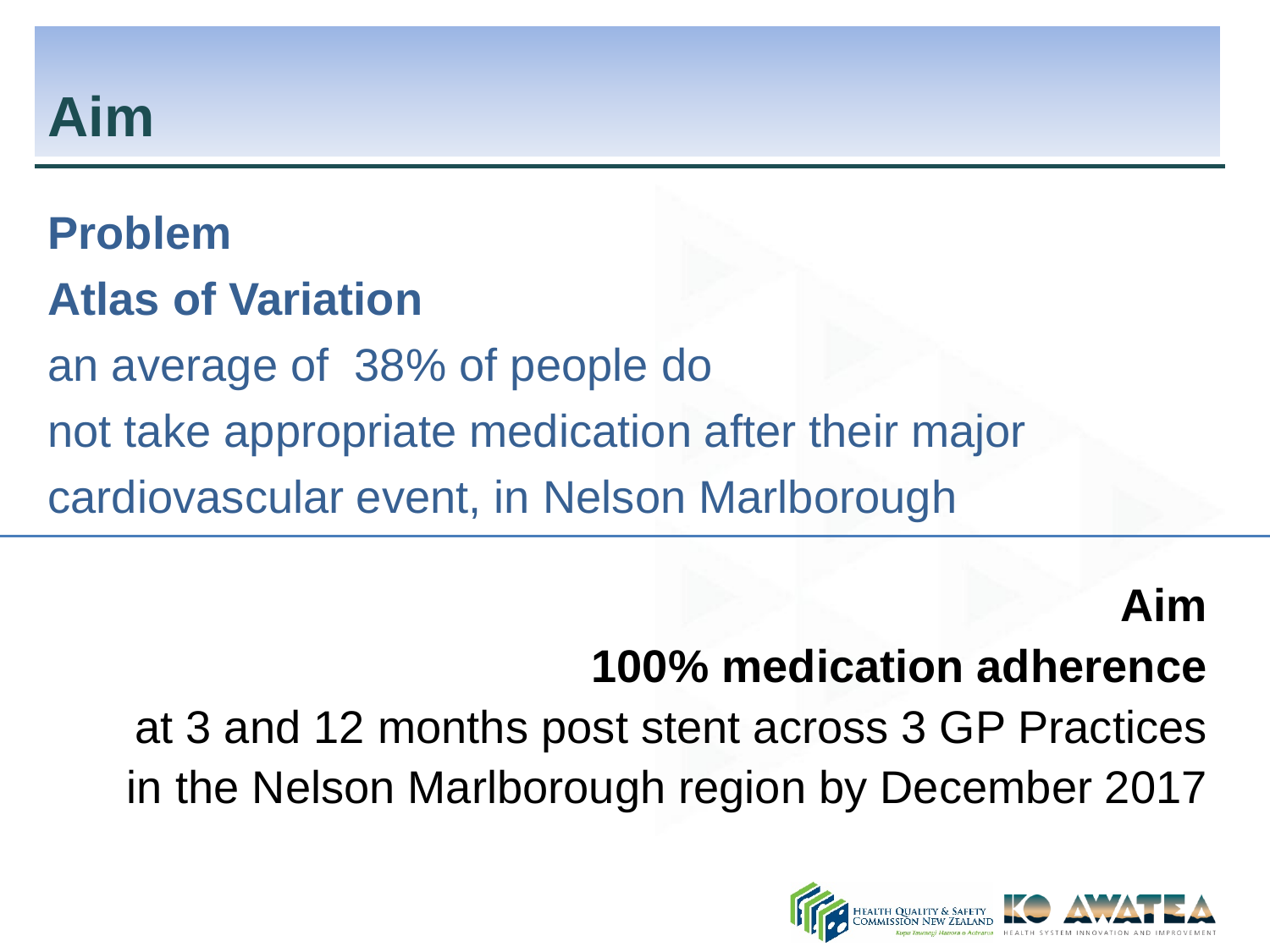## **Driver Diagram**

Develop a patient and GP friendly Discharge Summary, including information on helpful contacts.

Enable GPs to consistency follow up on the Discharge Summaries.

Alert community pharmacists to post stent patients requiring extra medication counselling.

Update Health Pathway with a Cardiology Plan for post stent patients.

Conduct face to face patient experience interviews, a postal questionnaire for DNA Cardiac Rehab patients, and a literature review .

Increase attendance to Cardiac Rehab classes.

Adopt the Waitemata SafeRx Booket on medications.





**100% medication adherence at 3 ad 12 months post stent across 3 GP Practices by December 2017**

Improve discharge processes

Establish a post stent health pathway from presentation to 1 year post discharge

Reduce barriers for patients to attend followups

Improve patient education

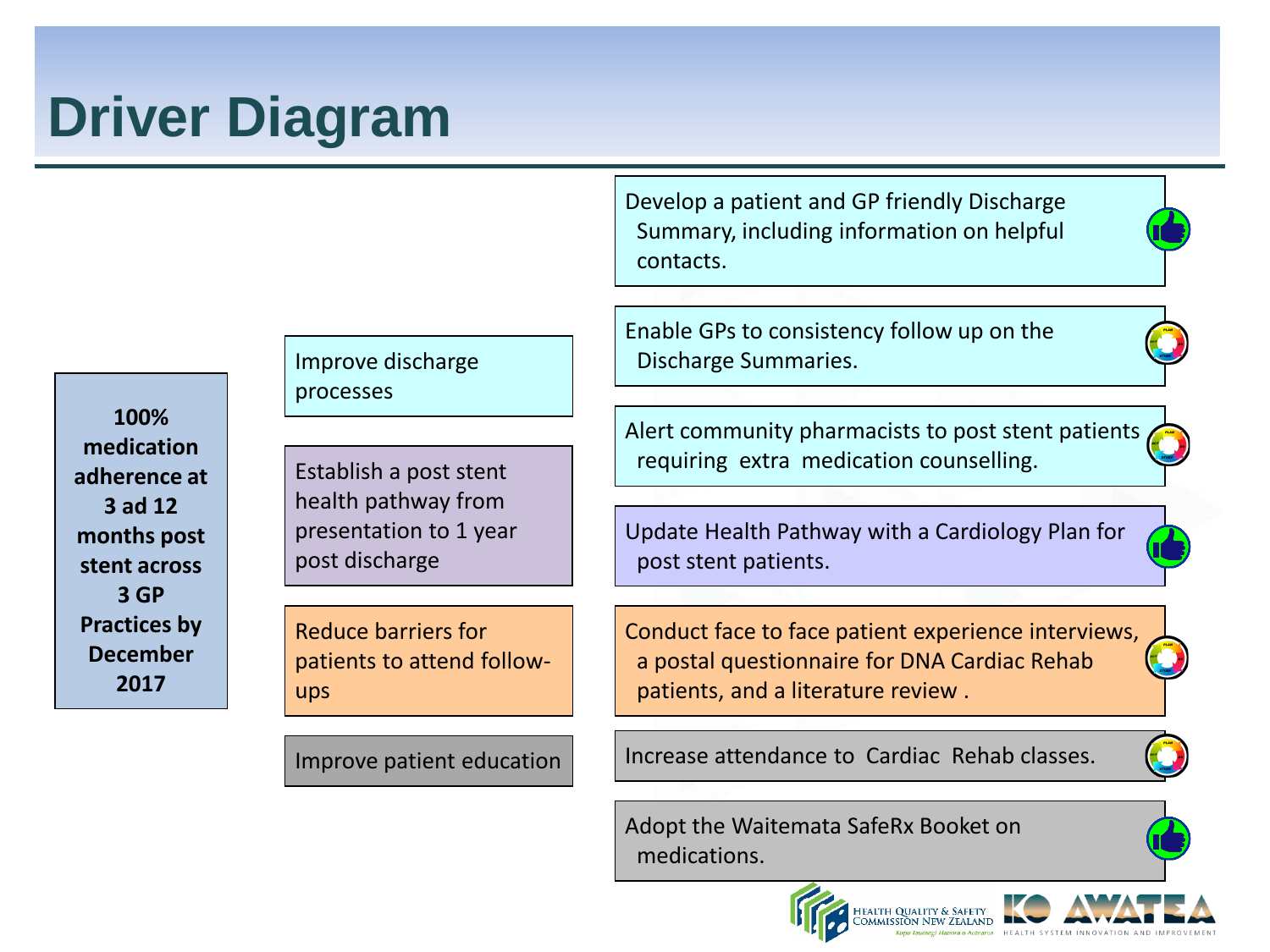### **The Aha moment**



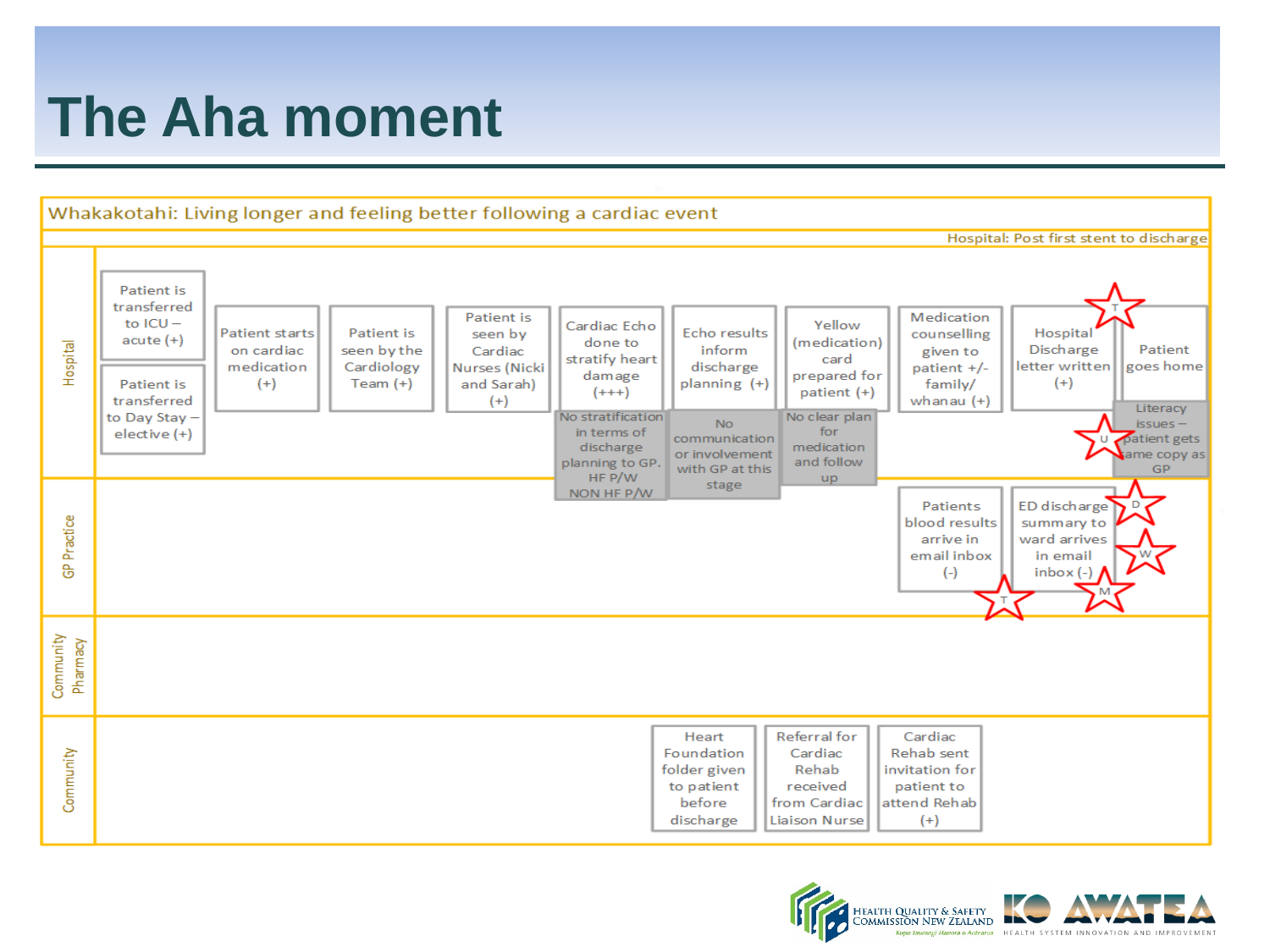

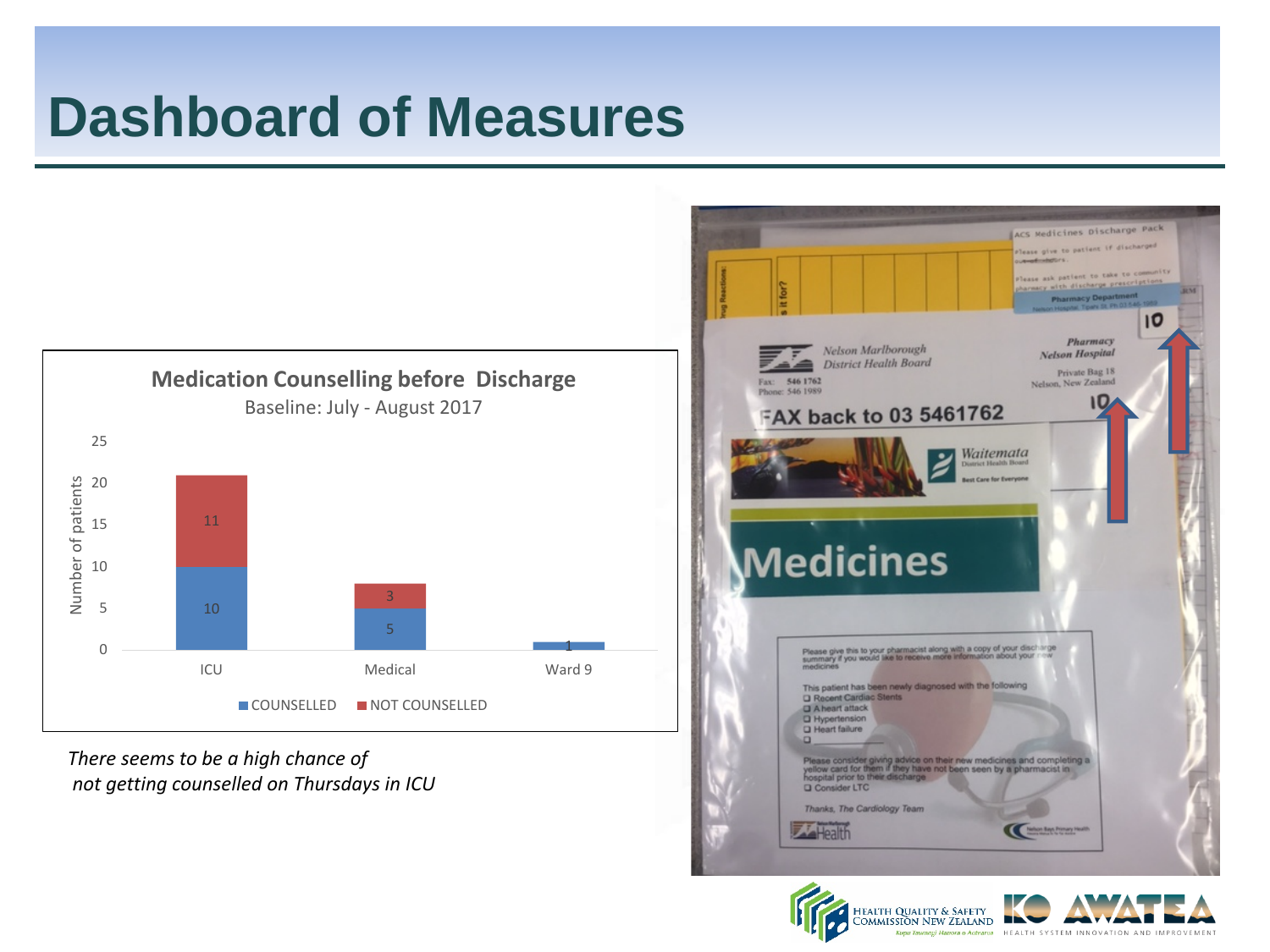**Days to receive the discharge summary at the GP Practice**

Baseline Jan 2014 – March 201**7**



Commission New Zealand

H SYSTEM INNOVATION AND IMPROVEMEN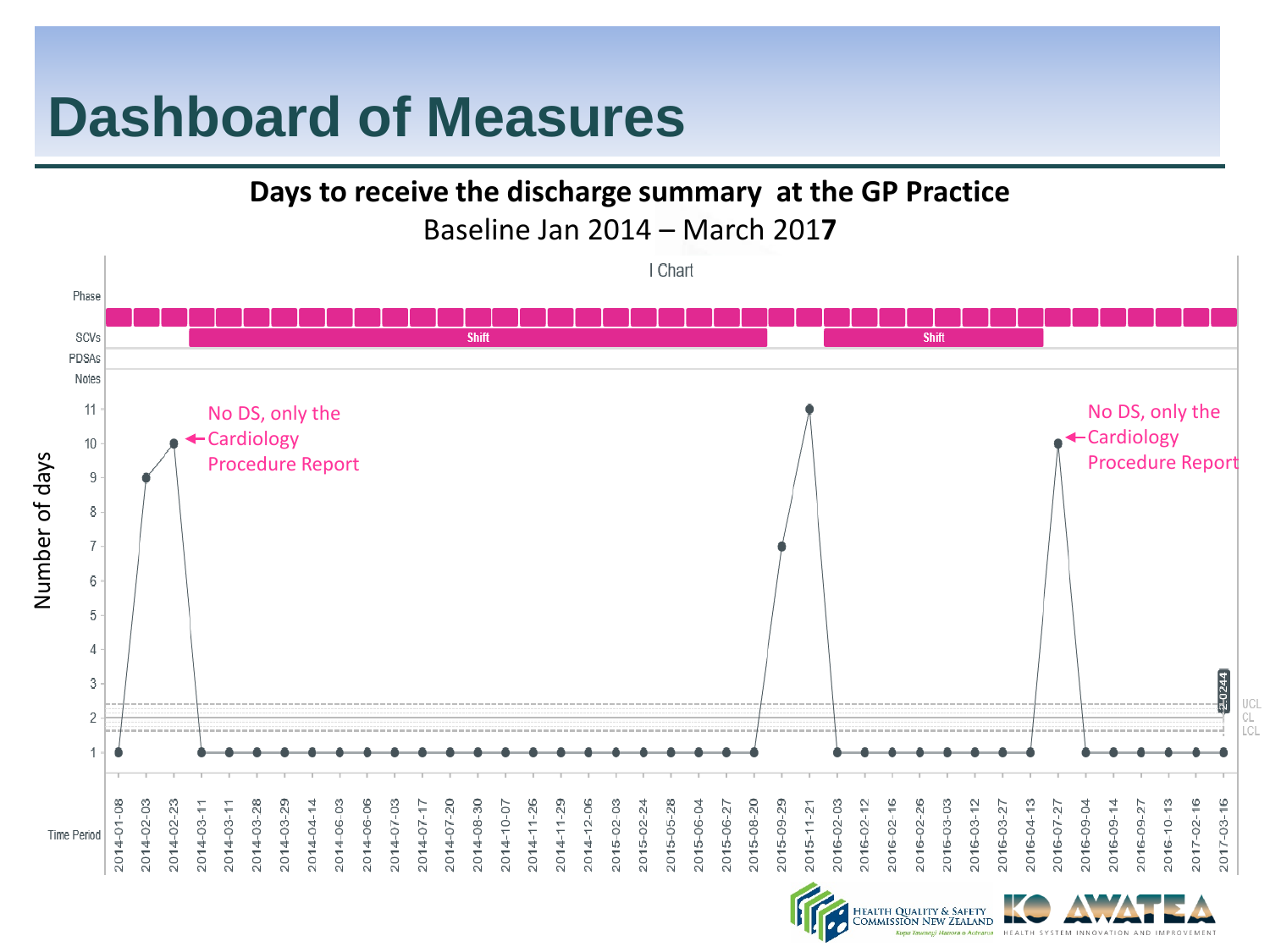#### **First GP consult within 30 days**

Baseline Jan 2014 – March 2017. Target is 30 days or less



HEALTH SYSTEM INNOVATION AND IMPROVEMEN

**HEALTH QUALITY & SAFETY** COMMISSION NEW ZEALAND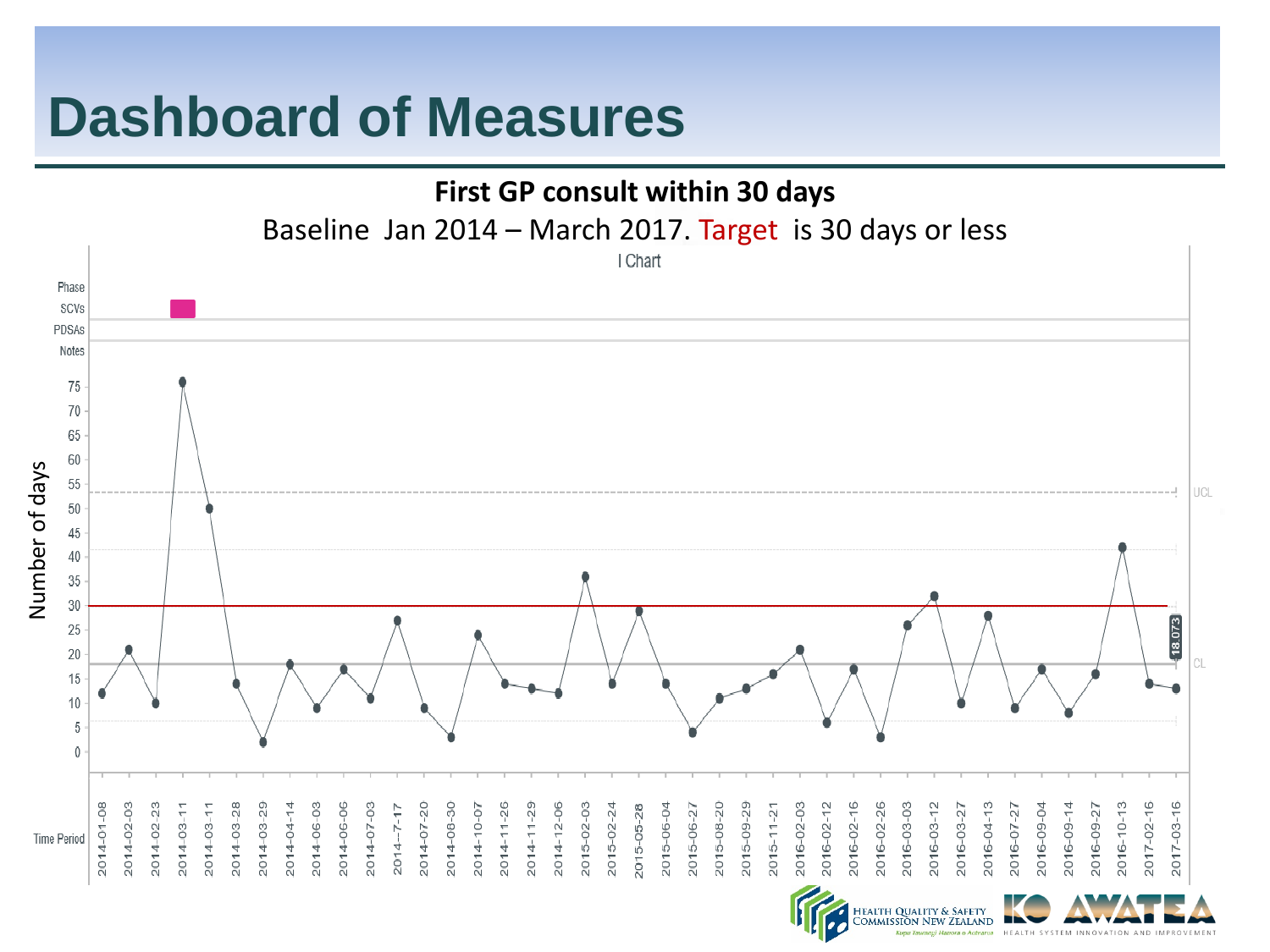

HEALTH QUALITY & SAFETY<br>COMMISSION NEW ZEALAND

HEALTH SYSTEM INNOVATION AND IMPROVEMENT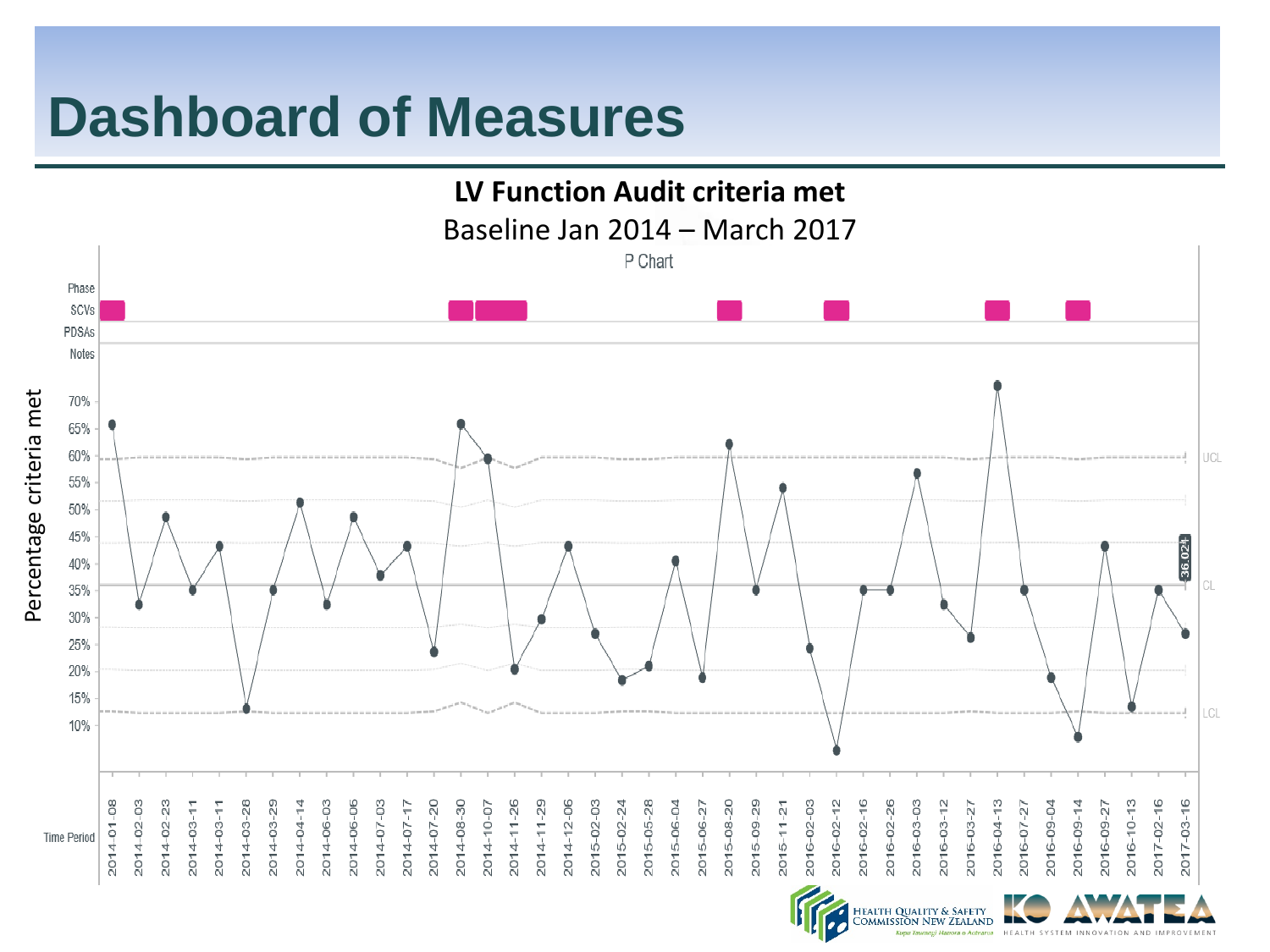

COMMISSION NEW ZEALAND HEALTH SYSTEM INNOVATION AND IMPROVEMENT

**HEALTH QUALITY & SAFETY**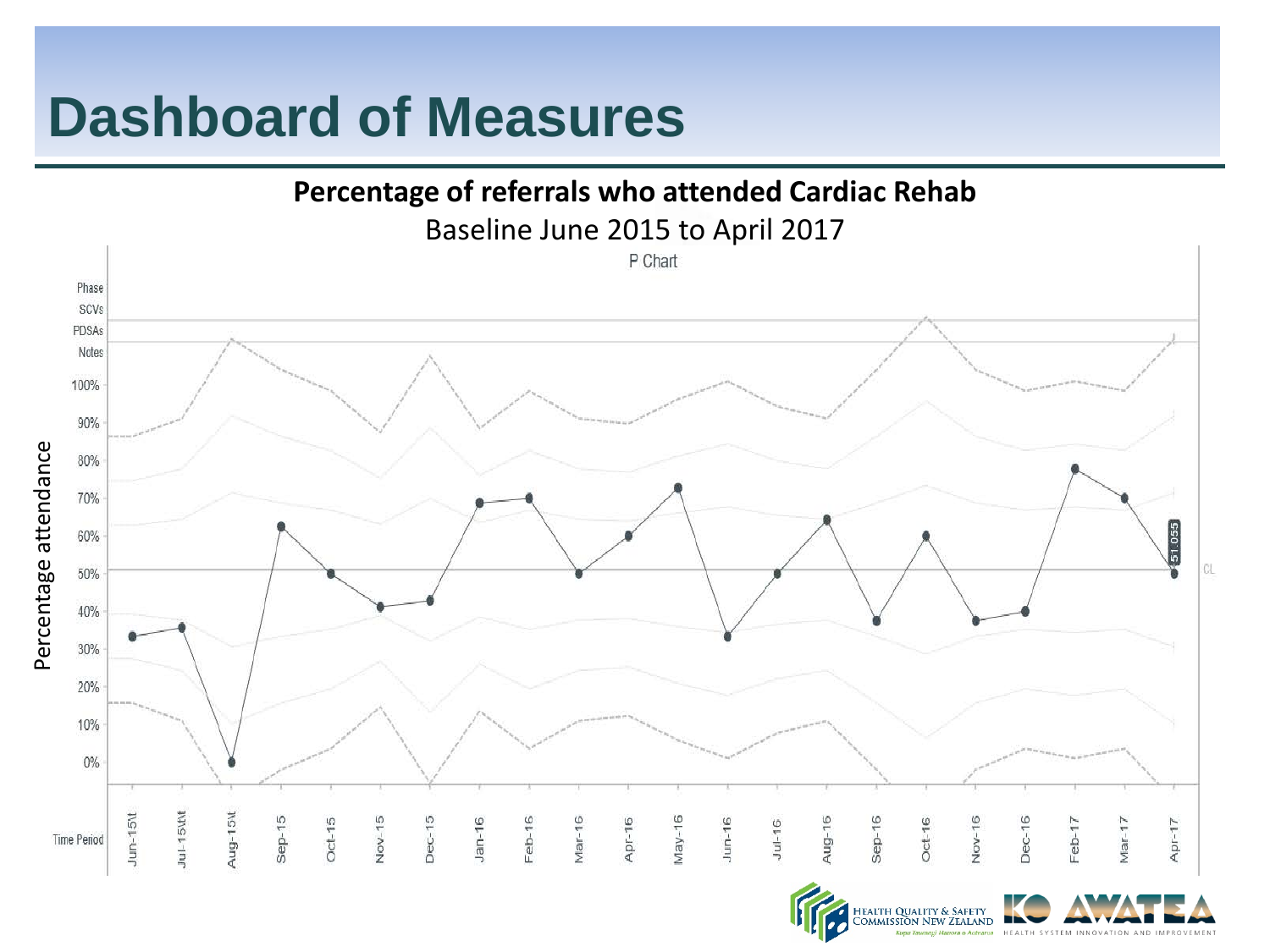### **Key Successes**

- Using Waitemata's SafeRx medication booklet
- Patient and GP friendly discharge summary with a post stent management plan for GPs
- Enabling GPs to consistently manage
- Community pharmacists alerted when patients need extra counselling
- Insights and issues from patients

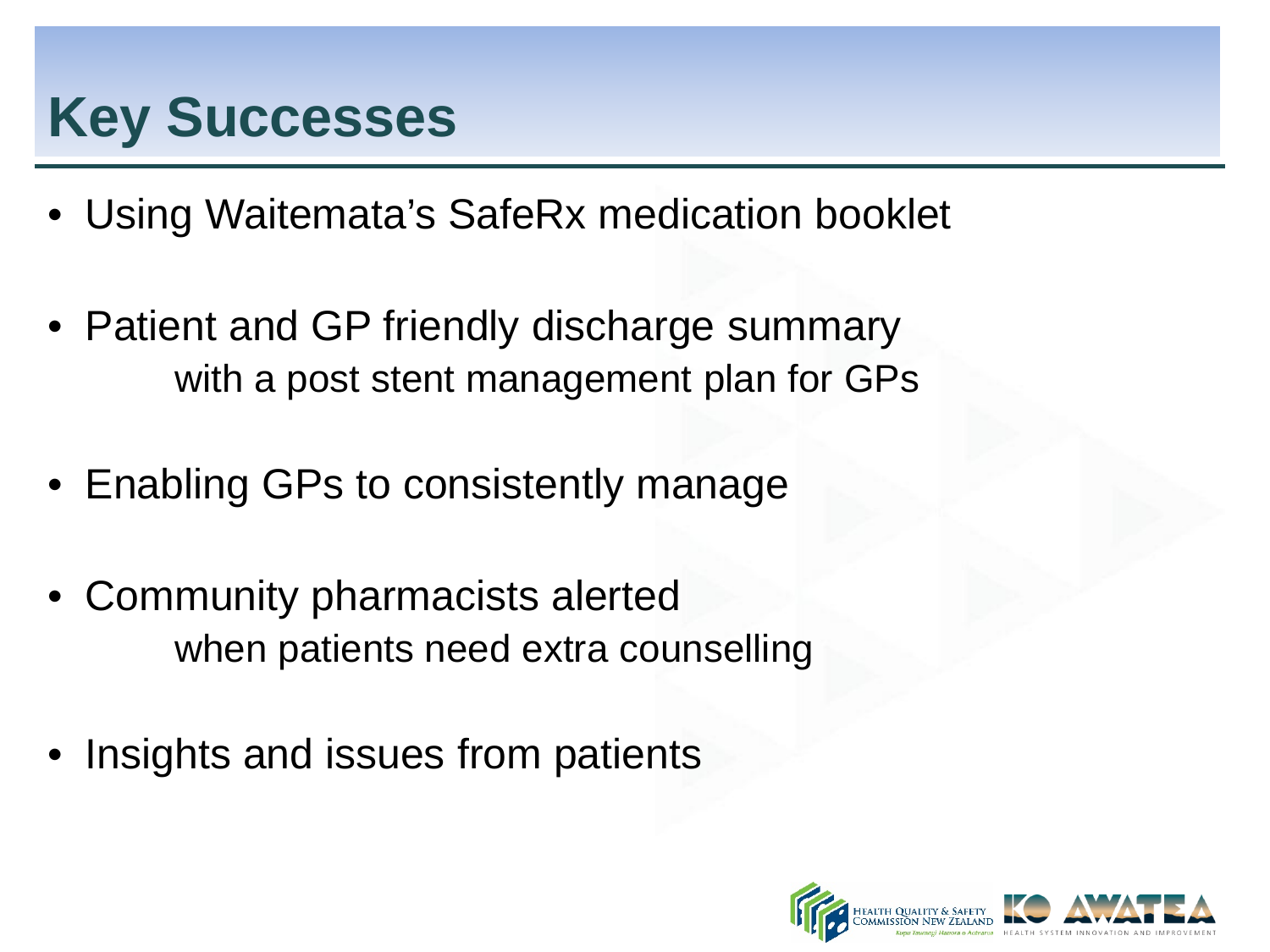## **Cardiology Interactive Day**



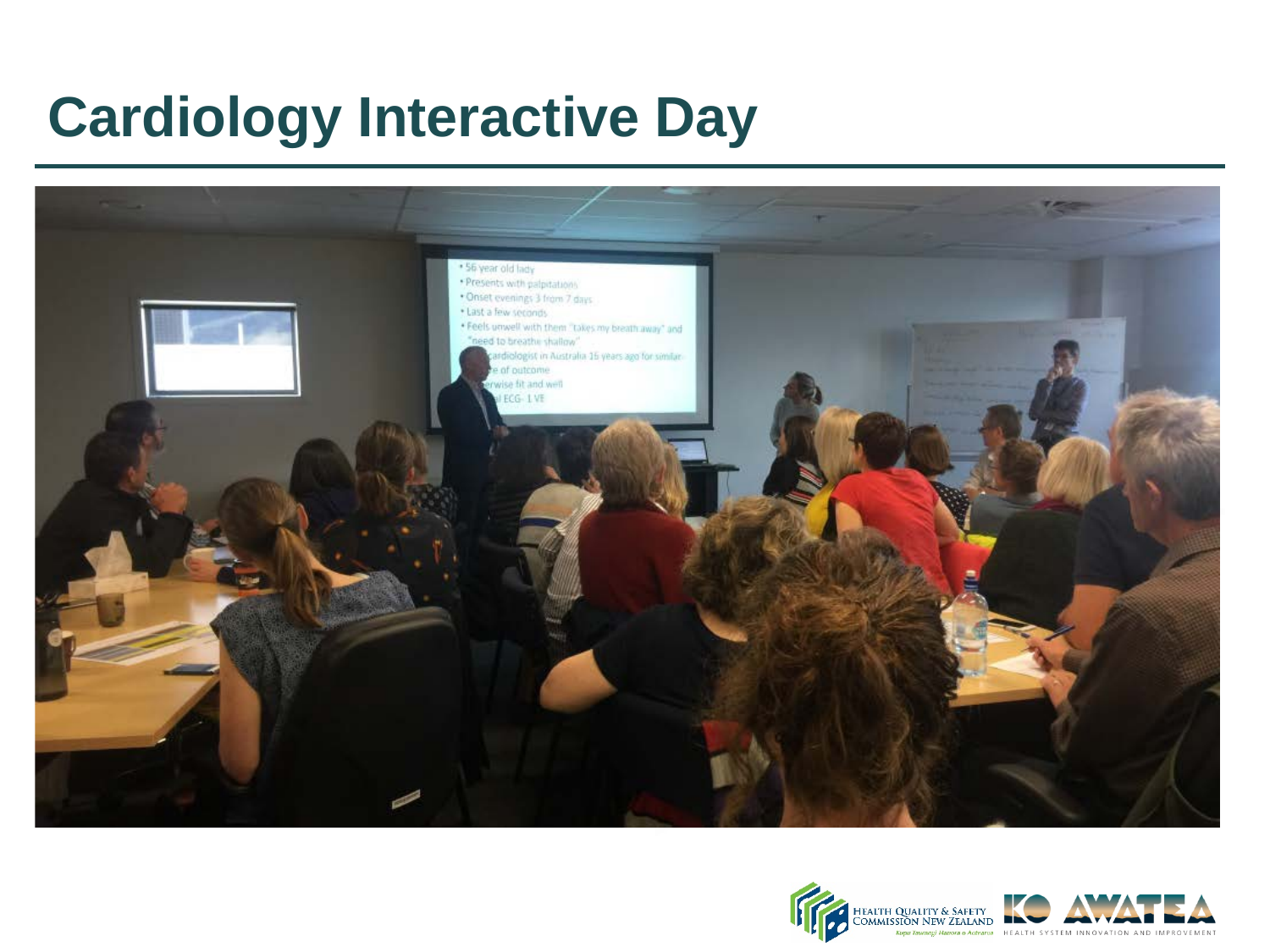### **Patient & Whaanau Stories**

*Anxiety – I did not understand how to discontinue betablockers. I felt fobbed off by the specialist.*

*Vulnerable - On discharge I was handed 5 different drugs with little explanation. The community pharmacist remarked who on earth gave you all of these!* 

*Grateful - It took about six months to come to the realisation that I was able to do a bit more, and generally feel the positive effects of the new stent.*

*Partnership - Get your GP on side; it is a critical relationship*

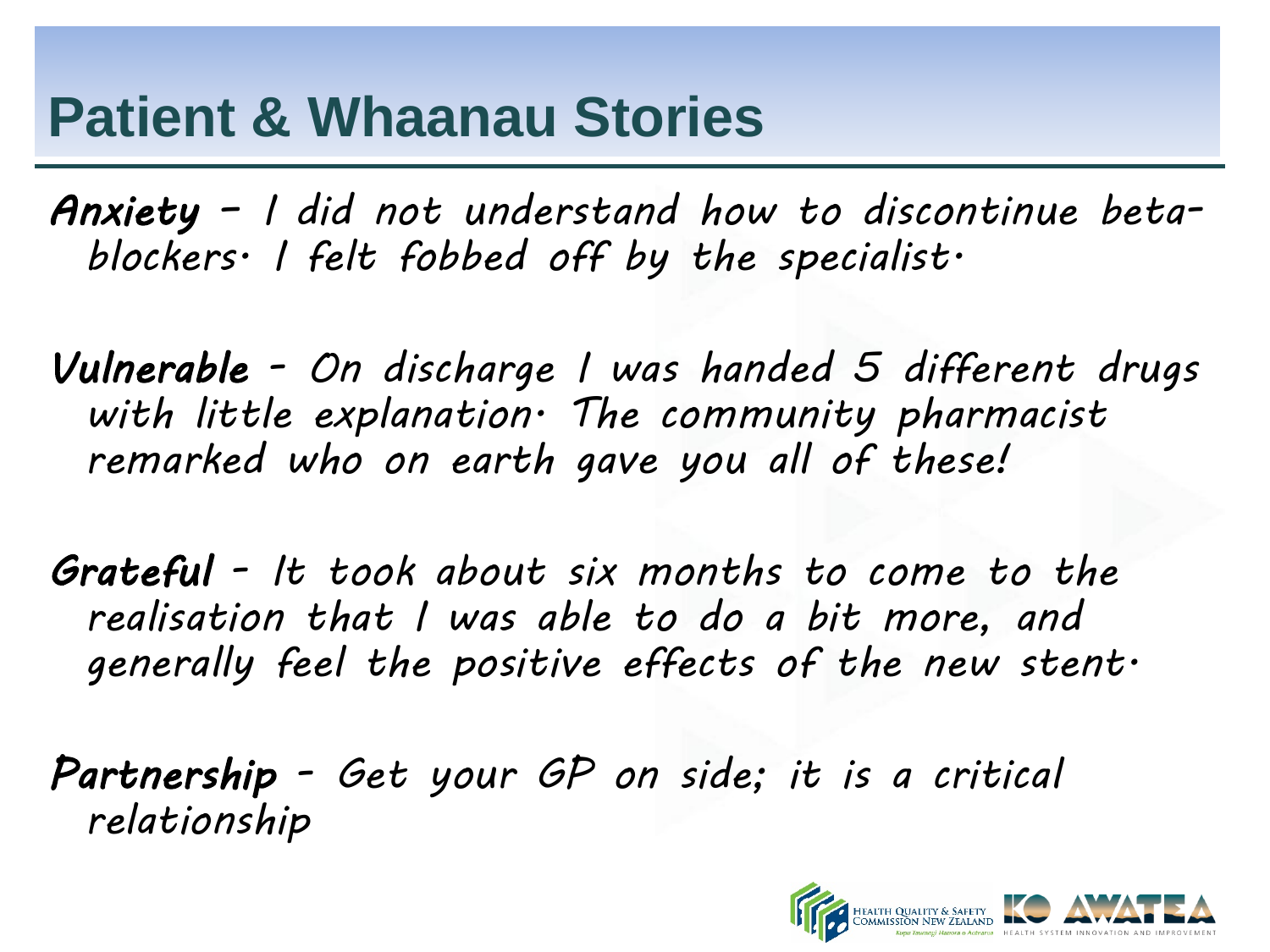### **Collaborative Team or Consumer Stories**

After our group process mapping we realised that at hospital it was like giving the patient a first class long haul flight on the concord with all the bells and whistles.

Then on discharge it was like - OK we've landed in a strange town after dark. Find your own bag from the pile, find your own way out with no signage, find your own taxi with no taxi stand and we expect you to understand another language !

We simply had to focus on a better secondary primary care interface.

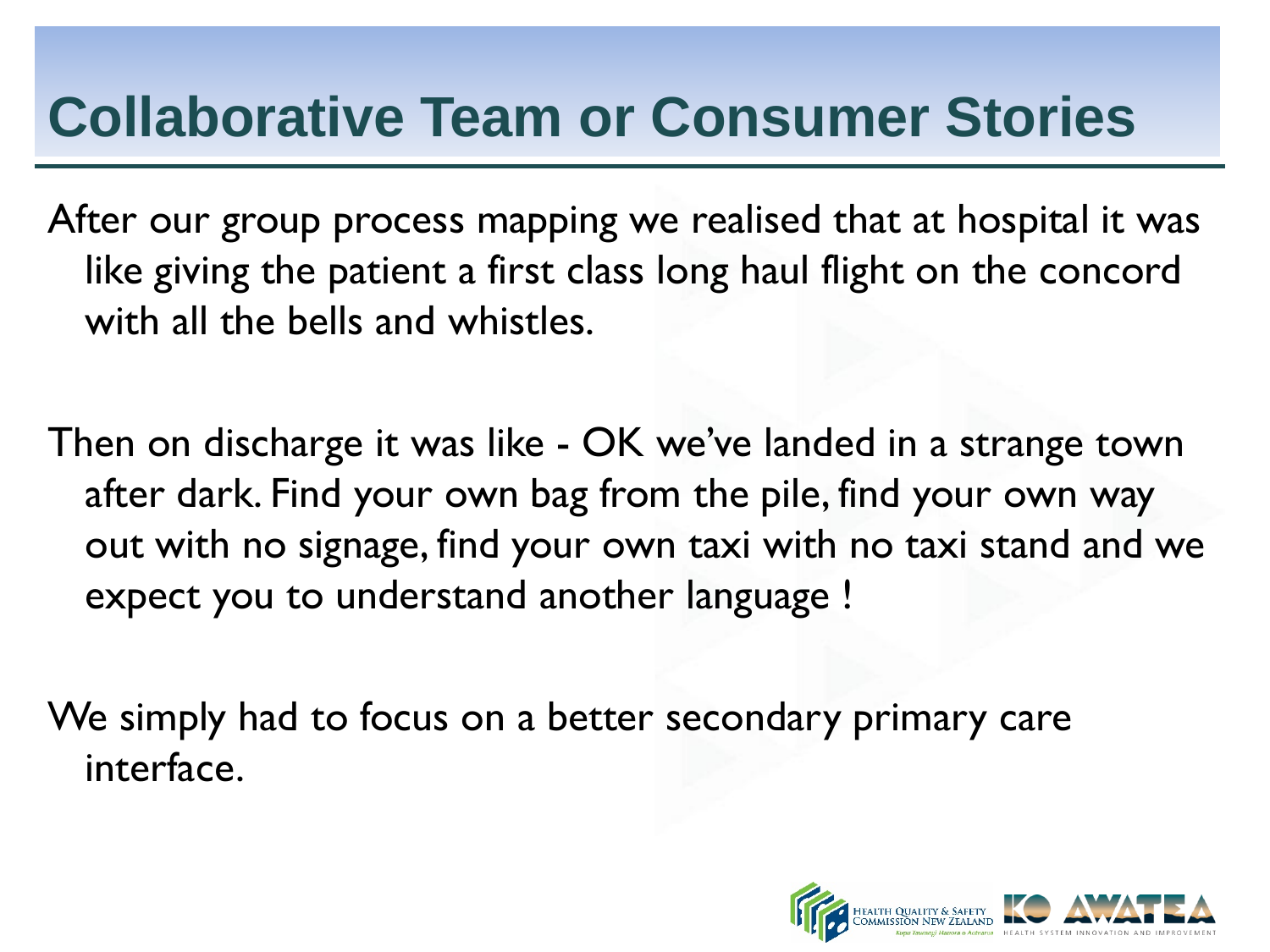### **Implementation Plan**

- **Comms** to affected groups: GPs, PHOs, Pharmacists
- **Information and resources** eg, accessible
- **Talks** eg, Grand Round or Users Groups
- **Training**
- **Media stories** internal and external

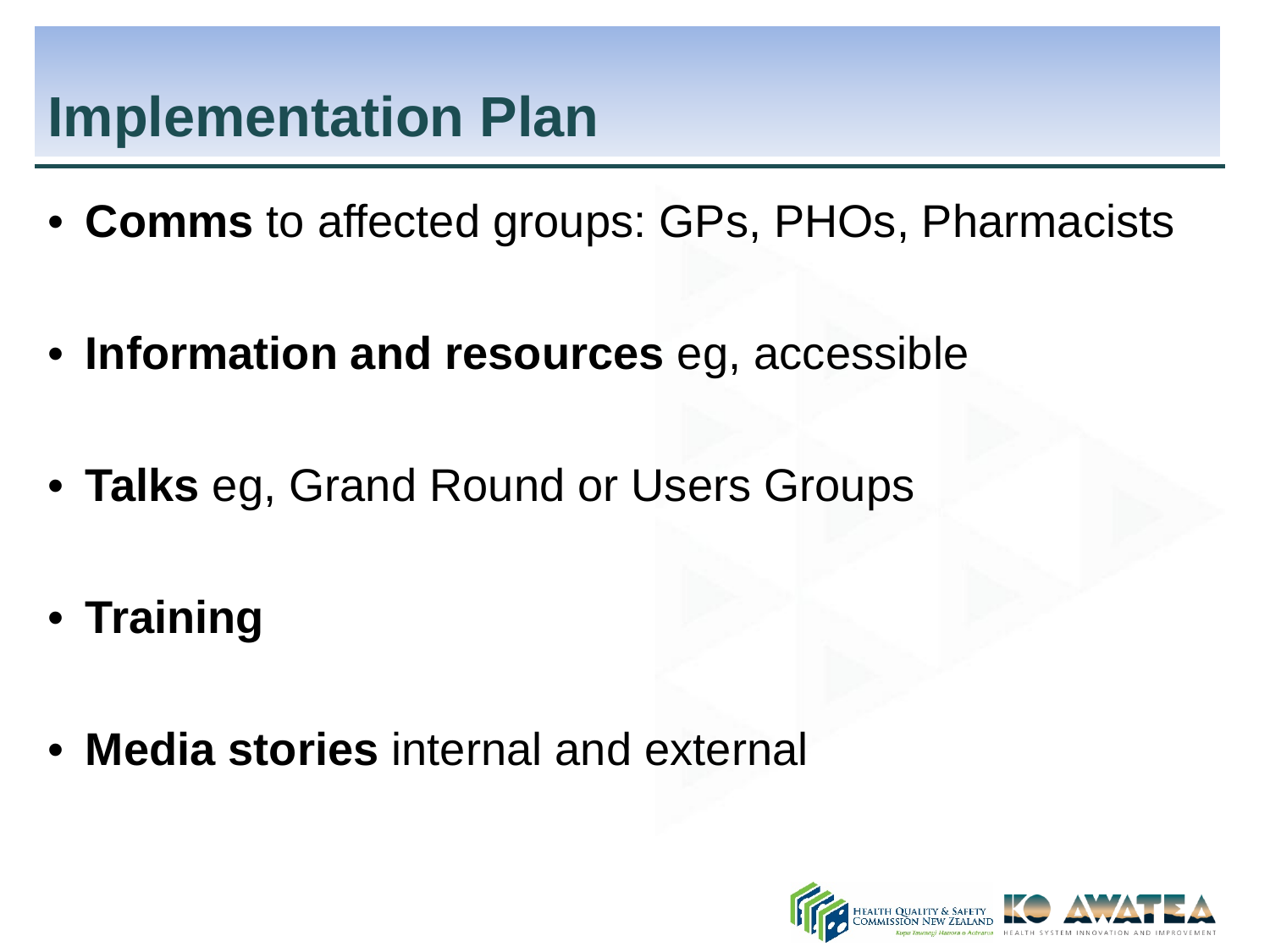## **Change Package and Spread**

Presented/Presenting at

- Community Pharmacist Symposium (July)
- Cardiology Interactive Day (Sept)
- Heart Foundation/Primary Care symposium (Nov)
- 2018
	- Goodfellow Symposium GPs, primary health care nurses, urgent care physicians, registrars, specialists and other primary health care professionals
	- Rural GPs
	- NZ Hospital Pharmacists Association Conference (planned)
	- Abstract to be sent Cardiology Society Australia NZ

Film the presentation Create a Change Package

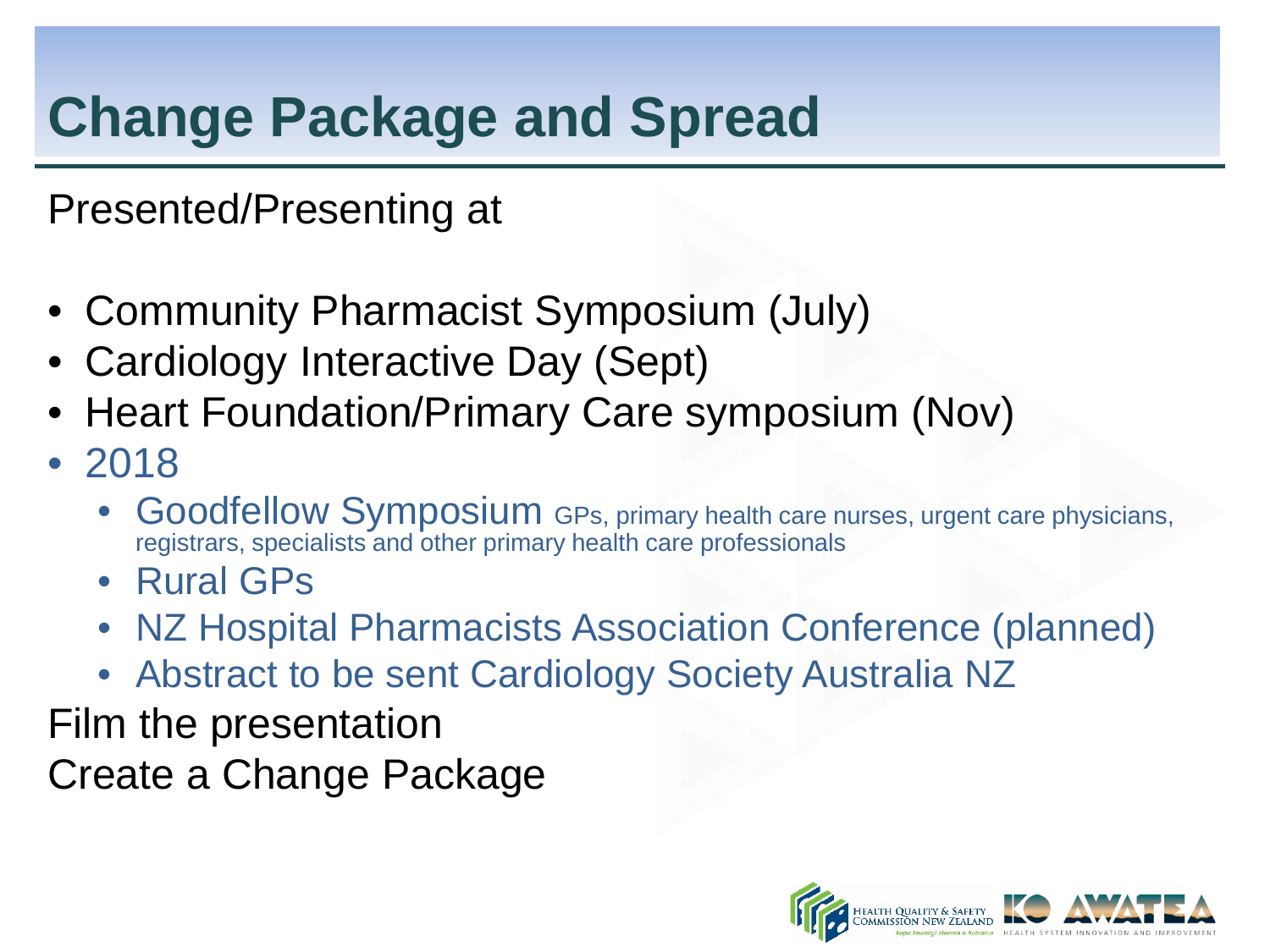### **Lessons Learned**

• Engage others early

• MOPS application for audit

• Understand change

**DOGHOUSEDIARIES** 

| YOUR "PLANS"                 |                           |  |
|------------------------------|---------------------------|--|
|                              |                           |  |
|                              |                           |  |
| THE UNIVERSE'S PLANS FOR YOU |                           |  |
|                              |                           |  |
|                              |                           |  |
|                              | Image from: @ThoWorldStor |  |

image from: @ ineworldstor